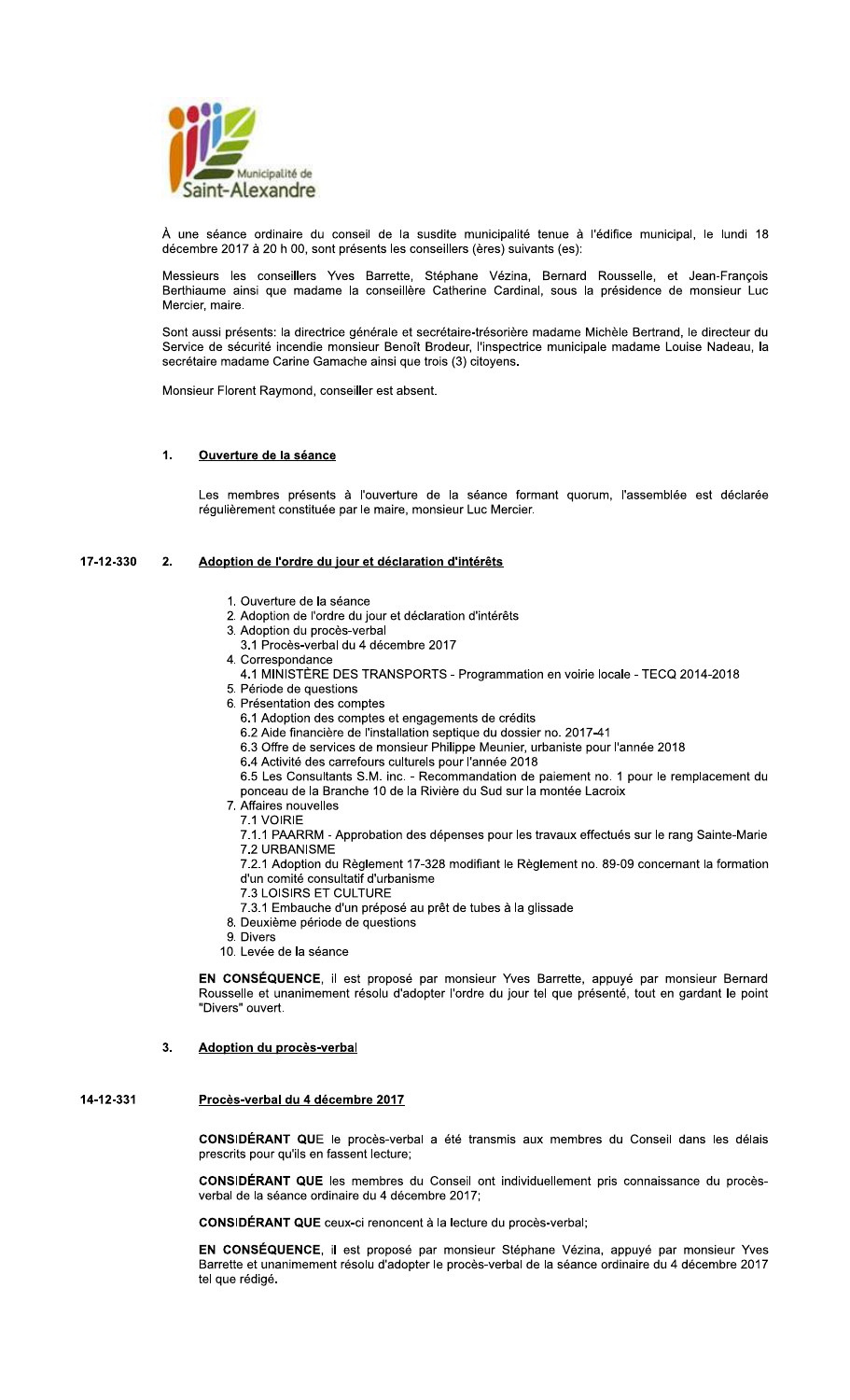### $\blacktriangle$ **Correspondance**

# MINISTÈRE DES TRANSPORTS - Programmation en voirie locale - TECQ 2014-2018

Aucune résolution.

#### 5. Période de questions

Aucune question n'est adressée à monsieur le maire.

### $6.$ **Présentation des comptes**

### 17-12-332 Adoption des comptes et engagements de crédits

Il est proposé par monsieur Yves Barrette, appuyé par monsieur Bernard Rousselle et unanimement résolu d'autoriser les dépenses et d'accepter le paiement des comptes tels que présentés, les prélèvements automatiques, la MRC du Haut-Richelieu et Visa Desjardins cartes d'affaires, effectués au cours du mois le tout représentant les déboursés suivants:

| Chèques fournisseurs      |  |      | 79008 à 79056 pour 175 027,86 \$ |
|---------------------------|--|------|----------------------------------|
| Prélèvements automatiques |  |      | 2869 à 2883 pour 47 278.57 \$    |
| MRC du Haut-Richelieu     |  | pour | 6 683.29 \$                      |
| Visa Desiardins           |  | pour | 358,75\$                         |

### 17-12-333 Aide financière de l'installation septique du dossier no. 2017-41

Il est proposé par madame Catherine Cardinal, appuyée par monsieur Bernard Rousselle et unanimement résolu d'accorder l'aide financière pour l'installation septique, dossier no. 2017-41 au montant de 15 533,12 \$, payé par le Règlement d'emprunt no. 16-308.

#### 17-12-334 Offre de services de monsieur Philippe Meunier, urbaniste pour l'année 2018

Il est proposé par madame Catherine Cardinal, appuyée par monsieur Jean-François Berthiaume et unanimement résolu d'accepter l'offre de services de monsieur Philippe Meunier, urbaniste pour le service de soutien technique en matière d'urbanisme du 1<sup>er</sup> janvier 2018 au 31 décembre 2018 au coût de 804,83 \$ taxes incluses et dans le cadre d'une demande d'avis écrit, des frais de 55 \$ de l'heure par dossier seront facturés en sus.

#### 17-12-335 Activité des carrefours culturels pour l'année 2018

Il est proposé par monsieur Jean-François Berthiaume, appuyé par monsieur Bernard Rousselle et unanimement résolu d'autoriser madame Odile Gauvin, coordonnatrice des loisirs à signer le contrat d'activité des carrefours culturels pour l'année 2018 au montant de 1 000 \$ taxes en sus.

### 17-12-336 Les Consultants S.M. inc. - Recommandation de paiement no. 1 pour le remplacement du ponceau de la Branche 10 de la Rivière du Sud sur la montée Lacroix

Il est proposé par monsieur Bernard Rousselle, appuyé par monsieur Yves Barrette et unanimement résolu d'accepter la recommandation de paiement no. 1 de monsieur Joël Gauthier, ingénieur de Les Consultants S.M. inc. pour le remplacement du ponceau de la Branche 10 de la Rivière du Sud sur la montée Lacroix à CBC 2010 inc. au montant de 131 902,68 \$ taxes incluses, payé à même le programme de la TECQ 2014-2018.

### $\overline{7}$ . **Affaires nouvelles**

**VOIRIE** 

#### 17-12-337 PAARRM - Approbation des dépenses pour les travaux effectués sur le rang Ste-Marie

CONSIDÉRANT QUE la municipalité de Saint-Alexandre a fait des travaux d'amélioration du rang Ste-Marie en effectuant la réfection du pavage et des accotements;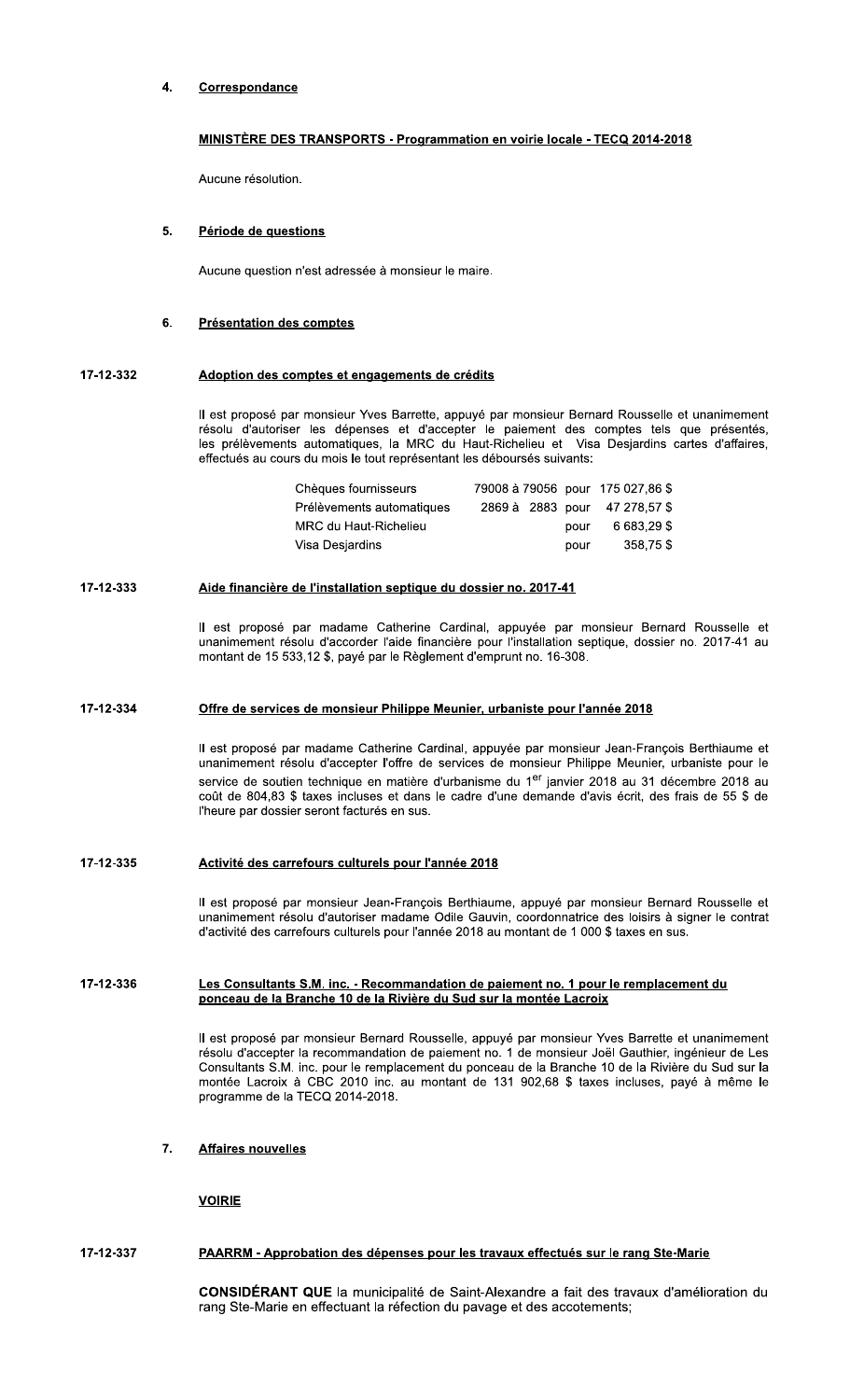CONSIDÉRANT QUE les ouvrages de pavage d'un tronçon d'environ 217m comprennent une couche d'enrobé EC-10 de 40mm sur 1 600,4 m<sup>2</sup> et le marquage comprend la ligne centrale, de rive sur 703,6m et de la ligne d'arrêt de 3,7m.

CONSIDÉRANT QUE les ouvrages de protection effectués comprennent entre autres le rechargement de pierre d'un mètre de chaque côté de la route sur une distance de 217m;

CONSIDÉRANT QUE le total des dépenses pour les travaux exécutés est de 16 690,15\$;

CONSIDÉRANT QUE la subvention au montant de 11 583 \$ est confirmée en date du 14 septembre 2017:

EN CONSÉQUENCE, il est proposé par monsieur Jean-François Berthiaume, appuyé par monsieur Stéphane Vézina et unanimement résolu

QUE le conseil approuve les dépenses pour les travaux exécutés sur le rang Ste-Marie pour un montant subventionné de 11 583 \$ conformément aux exigences du ministère des Transports du Québec:

QUE les travaux ont été exécutés conformément aux présentes dépenses sur le rang Ste-Marie dont la gestion incombe à la municipalité de Saint-Alexandre et que le dossier de vérification a été constitué:

QUE le dossier de vérification constitué aux fins d'audits possibles sur la conformité d'utilisation de la subvention sera conservé à la municipalité pendant au moins trois (3) ans.

## **URBANISME**

### 17-12-338 Adoption du Règlement 17-328 modifiant le Règlement no. 89-09 concernant la formation d'un comité consultatif d'urbanisme

CONSIDÉRANT QUE la Municipalité de Saint-Alexandre a fait une transition technologique vers un conseil sans papier;

CONSIDÉRANT QUE le conseil désire modifier la procédure de convocation des réunions du comité consultatif d'urbanisme:

CONSIDÉRANT QU'un avis de motion a dûment été donné au cours d'une séance ordinaire du conseil tenue le 4 décembre 2017 afin de modifier l'article 2.4 b.;

EN CONSÉQUENCE, il est proposé par monsieur Jean-François Berthiaume, appuyé par madame Catherine Cardinal et unanimement résolu qu'il soit statué et ordonné, par le présent règlement portant le no 17-328, ce qui suit:

## **ARTICLE 1.**

Le préambule du présent règlement en fait partie intégrante et il témoigne des intentions qui président à son adoption.

### **ARTICLE 2.**

Le paragraphe b) sous l'article 2.4 du chapitre 2 du Règlement no. 89-09 est modifié comme suit :

En plus de ces réunions, le comité pourra se réunir en assemblée spéciale aussi souvent qu'il sera jugé opportun. Toute assemblée spéciale devra être convoquée par le président du comité ou, au cas de son refus ou de son incapacité d'agir, par le secrétaire sur demande par écrit d'au moins trois (3) membres; l'avis de convocation devra mentionner la date et l'heure de la réunion ainsi que son objet et devra être signifié soit par poste certifiée, soit personnellement de main à main ou soit par voie électronique avec preuve de réception, au moins vingt-quatre heures avant la tenue de l'assemblée.

### **ARTICLE 3.**

Le présent èglement entrera en vigueur conformément à la Loi.

## **LOISIRS ET CULTURE**

#### 17-12-339 Embauche d'un préposé au prêt de tubes à la glissade

CONSIDÉRANT la recommandation de madame Odile Gauvin, coordonnatrice des loisirs pour l'embauche d'un préposé saisonnier à temps partiel au prêt de tubes à la glissade du 26 décembre 2017 au 11 mars 2018, en fonction des conditions météorologiques;

EN CONSÉQUENCE, il est proposé par monsieur Jean-François Berthiaume, appuyé par monsieur Stéphane Vézina et unanimement résolu d'embaucher monsieur Samuel Parent à titre de préposé au prêt de tubes à la glissade pour la saison hivernale 2017-2018.

8. Deuxième période de questions